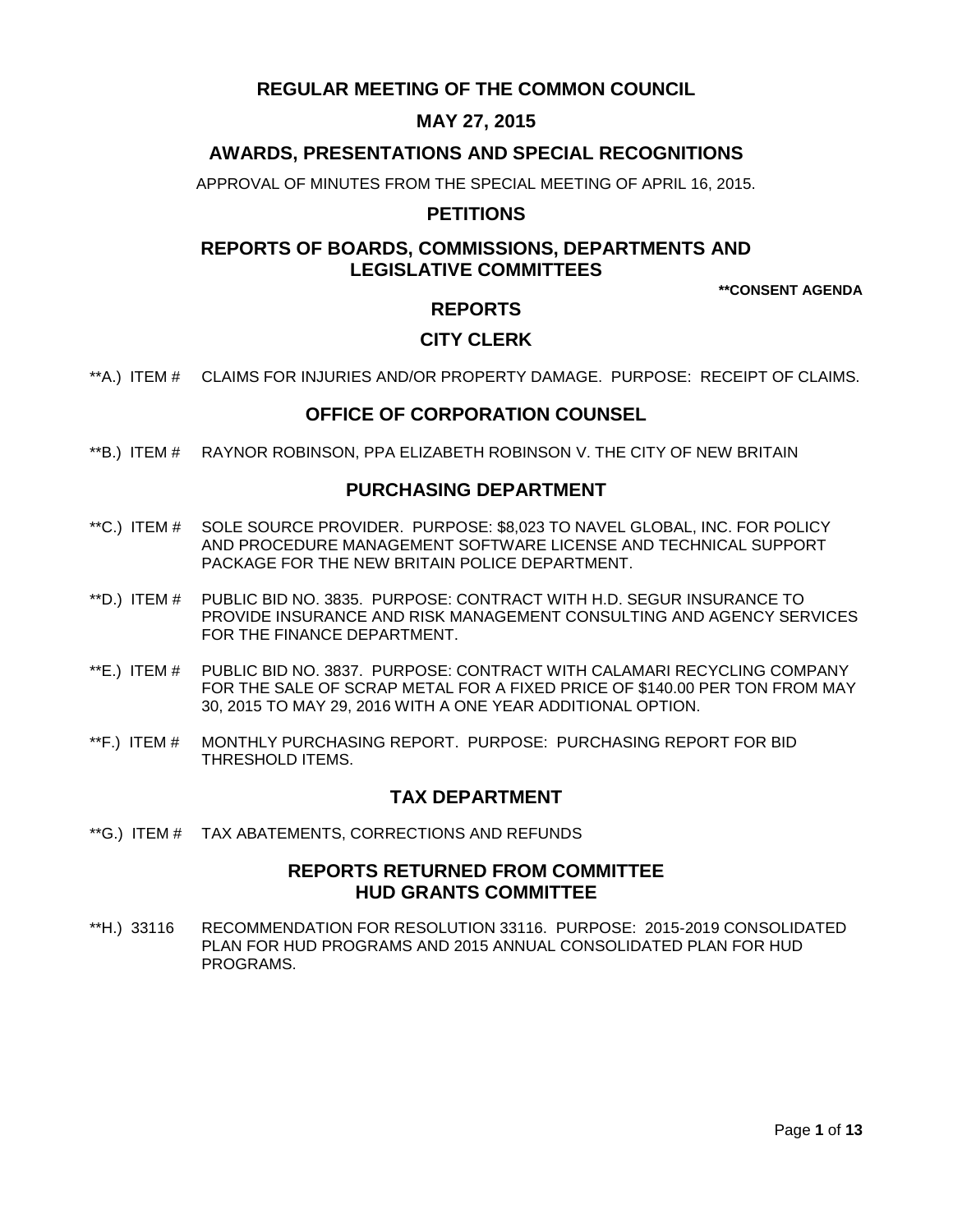# **RESOLUTIONS RETURNED FROM COMMITTEE**

1.) 33116 2015-2019 CONSOLIDATED PLAN FOR HUD PROGRAMS AND 2015 ANNUAL CONSOLIDATED PLAN FOR HUD PROGRAMS. J. GIANTONIO, E. SANCHEZ

## **NEW RESOLUTIONS**

- 2.) ITEM # BUDGET APPROPRIATION POLICE DEPARTMENT. PURPOSE: \$8,800 FEDERAL DOLLARS FOR CLICK IT OR TICKET PROGRAM. S. BIELINSKI, C. CARLOZZI, JR., W. PABON, E. SANCHEZ, R. SMEDLEY
- 3.) ITEM # BUDGET APPROPRIATION POLICE DEPARTMENT. PURPOSE: EDWARD BYRNE MEMORIAL JUSTICE ASSISTANCE GRANT FOR \$35,738. S. BIELINSKI, C. CARLOZZI, JR., W. PABON, E. SANCHEZ, R. SMEDLEY
- 4.) ITEM # EMERGENCY MANAGEMENT AND HOMELAND SECURITY. PURPOSE: APPROVAL OF ALLOCATION FUNDING FOR GRANT FUNDS. S. BIELINSKI, J. GIANTONIO
- 5.) ITEM # BUDGET APPROPRIATION. PURPOSE: INSTALLATION OF THREE ELECTRIC VEHICLE CHARGING STATIONS. C. CARLOZZI, JR., E. MAGNUSZEWSKI, E. SANCHEZ, D. NAPLES
- 6.) ITEM # NEW BRITAIN SENIOR CENTER. PURPOSE: COMMUNITY BASED DENTAL CLEANINGS AND ORAL CANCER SCREENINGS TO LOW INCOME SENIORS. A. PLATOSZ
- 7.) ITEM # NEW BRITAIN DOWNTOWN DISTRICT. PURPOSE: ADDITIONAL LEVY OF 4.2 MILLS FOR THE MUNICIPAL FISCAL YEAR BEGINNING JULY 1, 2015. W. PABON
- 8.) ITEM # CODE OF ORDINANCES SEC. 3-8 AND 3-11. PURPOSE: PROPOSED AMENDMENT REGARDING SIGNS ON PUBLIC PROPERTY. D. NAPLES
- 9.) ITEM # CODE OF ORDINANCES SEC. 13-90. PURPOSE: PROPOSED AMENDMENT TO ALLOW FOR AN OFF-CAMPUS HOUSING PERMIT PROCESS, AN ANNUAL PERMIT FEE AND TO INCREASE THE MAXIMUM NUMBER OF STUDENTS ALLOWED PER UNIT. D. NAPLES, D. SALERNO, R. SMEDLEY

### **UNFINISHED BUSINESS**

- 32554 RESOLUTION RE: APPROVAL OF AGREEMENT BETWEEN THE CITY OF NEW BRITAIN AND LOCAL 1186. TABLED 11/13/2013
- 32697 REPORT OF PURCHASING DEPT. RE: ON CALL ENGINEERING SERVICES LANDFILL AND RECYCLING CENTER COMPLIANCE MONITORING – PUBLIC WORKS DEPT. TABLED 04/23/2014
- 32767 RESOLUTION RE: FISCAL YEAR 2015 COMMUNITY SERVICES BUDGET AMENDMENTS. TABLED 06/11/2014
- 32953 RESOLUTION RE: APPROVAL OF AGREEMENT BETWEEN THE CITY OF NEW BRITAIN AND LOCAL 871 – NEW BRITAIN FEDERATION OF TEACHERS. TABLED 12/10/2014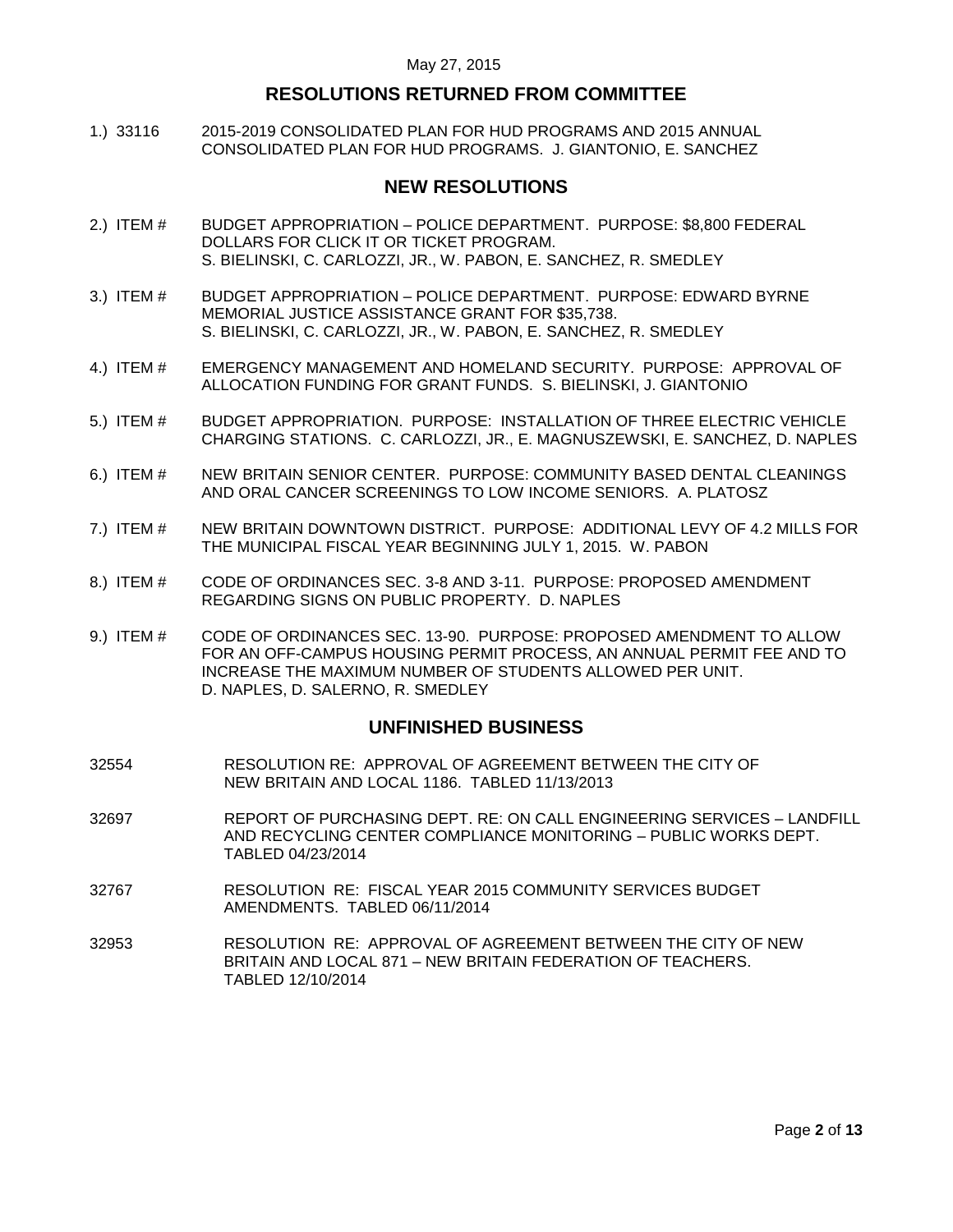# **REGULAR MEETING OF THE COMMON COUNCIL**

# **MAY 27, 2015**

# **AWARDS, PRESENTATIONS AND SPECIAL RECOGNITIONS**

APPROVAL OF MINUTES FROM THE SPECIAL MEETING OF APRIL 16, 2015.

# **PETITIONS**

# **REPORTS OF BOARDS, COMMISSIONS, DEPARTMENTS AND LEGISLATIVE COMMITTEES**

**\*\*CONSENT AGENDA**

# **REPORTS CITY CLERK**

## **\*\*A.) ITEM # CLAIMS FOR INJURIES AND/OR PROPERTY DAMAGE. PURPOSE: RECEIPT OF CLAIMS.**

REPORT OF: City Clerk

To Her Honor, the Mayor, and the Common Council of the City of New Britain: the undersigned beg leave to report the following:

ITEM #:

RE: CLAIMS FOR INJURIES AND/OR PROPERTY DAMAGE

CLAIMANTS NAME James, Stacey-Ann

Lopez, Anthony by Atty. Eamonn S. Wisneski Ortiz, Lillian by Atty. Gary Strickland Saksa, Mary

Mark H. Bernacki City Clerk

# **OFFICE OF CORPORATION COUNSEL**

### **\*\*B.) ITEM # RAYNOR ROBINSON, PPA ELIZABETH ROBINSON V. THE CITY OF NEW BRITAIN**

REPORT OF: Office of Corporation Counsel

To Her Honor, the Mayor, and the Common Council of the City of New Britain: the undersigned beg leave to report the following:

ITEM #:

RE: RAYNOR ROBINSON, PPA ELIZABETH ROBINSON V. CITY OF NEW BRITAIN

RESOLVED, By the Common Council of the City of New Britain that the sum of SIXTY FIVE THOUSAND DOLLARS (\$65,000) be paid to Raynor Robinson, ppa Elizabeth Robinson and James F. Sullivan, Esq., his attorney, in full settlement of his suit against the City of New Britain, now pending in Superior Court, Judicial District of New Britain, at New Britain, for bodily injuries the minor plaintiff sustained on July 20, 2010 when he was participating as a camper at Camp TotalRec at A. W. Stanley Park. He alleges to have fallen off the slide because of a dangerous and hazardous condition and because he was allowed to climb the slide with wet clothes on. Lack of proper supervision is also claimed. As a result of the incident, plaintiff alleges that he has suffered a wrist fracture, a supracondylar humerus and a supracondylar humerus fracture. As a further result of the injury, plaintiff has had six surgeries and has in medical specials \$137,114.53. There is a partial lien.

This recommendation is made upon the advice of City Attorney Irena J. Urbaniak, after settlement negotiations between Honorable Judge Shaunessey, City Attorney Irena J. Urbaniak and James F. Sullivan, Esq., with the approval and consent of Gennaro Bizzarro, Esq.

This suit is to be withdrawn by the plaintiff without costs to the City of New Britain and settlement is to be made without admission of any liability.

> Irena J. Urbaniak City Attorney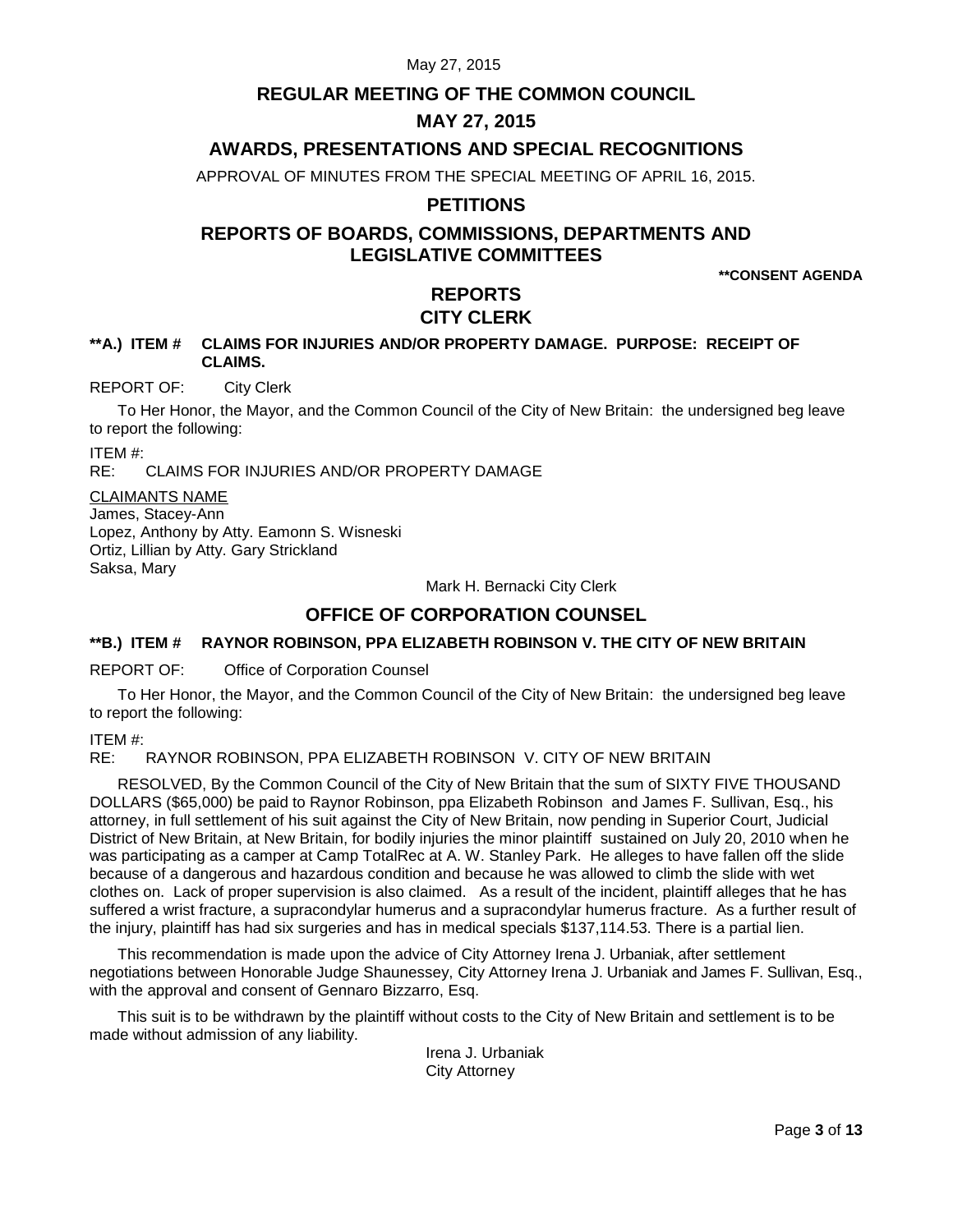# **PURCHASING DEPARTMENT**

#### **\*\*C.) ITEM # SOLE SOURCE PROVIDER. PURPOSE: \$8,023 TO NAVEL GLOBAL, INC. FOR POLICY AND PROCEDURE MANAGEMENT SOFTWARE LICENSE AND TECHNICAL SUPPORT PACKAGE FOR THE NEW BRITAIN POLICE DEPARTMENT.**

### REPORT OF: Finance Dept., Purchasing Division

To Her Honor, the Mayor, and the Common Council of the City of New Britain: the undersigned beg leave to report the following:

ITEM #:

Renewal of Policy and Procedure Management Software License and Technical Support Package for the New Britain Police Department

DATE: May 27, 2015

In accordance with City Code of Ordinances, Chapter 2, Article VIII, Division 1, Section 2-538 (a), a purchase order was requested by the New Britain Police Department for a one (1) year renewal of their Policy and Procedure Management Software License and Technical Support Package.

| Supplier                             | <b>Services</b>                                                                                        | <b>Total Price</b> |
|--------------------------------------|--------------------------------------------------------------------------------------------------------|--------------------|
| NAVEX Global Inc.<br>Lake Oswego, OR | Renewal of Policy and Procedure<br>Management Software License and<br><b>Technical Support Package</b> | \$8,023.00         |

The New Britain Police Department has requested a one (1) year renewal of their Policy and Procedure Management Software License and Technical Support Package. The Common Council approved the acquisition of this Policy and Procedure Management Software License and Technical Support Package through a State OPM Grant on April 24, 2013 per Resolution 32268. The actual purchase was completed on June 27, 2013, providing two (2) years of Technical Support. NAVEX Global, Inc. is the sole proprietor and provider of this Policy and Procedure Management Software License and Technical Support. The Purchasing Agent has verified that NAVEX Global Inc. is the sole proprietor and provider of this Policy and Procedure Management Software License. Therefore bid solicitation for the purchase of the renewal of the Policy and Procedure Management Software License and Technical Support Package would not be beneficial to the City. Funding for this one (1) year license renewal and technical support package is available in the Police Department's account number 289211128-5740, Asset Forfeiture Federal, Equipment.

RESOLVED: That the Purchasing Agent is hereby authorized to issue a purchase order for \$8,023.00 to NAVEX GLOBAL, Inc. of Lake Oswego, OR, for the one (1) year renewal of the Policy and Procedure Management Software license and Technical Support Package for the New Britain Police Department.

> Jack Pieper Purchasing Agent

#### **\*\*D.) ITEM # PUBLIC BID NO. 3835. PURPOSE: CONTRACT WITH H.D. SEGUR INSURANCE TO PROVIDE INSURANCE AND RISK MANAGEMENT CONSULTING AND AGENCY SERVICES FOR THE FINANCE DEPARTMENT.**

REPORT OF: Finance Dept., Purchasing Division

To Her Honor, the Mayor, and the Common Council of the City of New Britain: the undersigned beg leave to report the following:

ITEM #:

RE: Public Bid No. 3835, Insurance and Risk Management Consulting and Agency Services for the Finance Department

# DATE: May 27, 2015

Public Bid No. 3835 was solicited and received in accordance with the Purchasing Ordinances of the City of New Britain for Insurance and Risk Management Consulting and Agency Services for the Finance Department. Funding is available for the Insurance and Risk Management Consulting and Agency Services in the Finance Department's, Insurance Liability and Risk Management Account Number 001625001-5331, General Fund, Professional Services.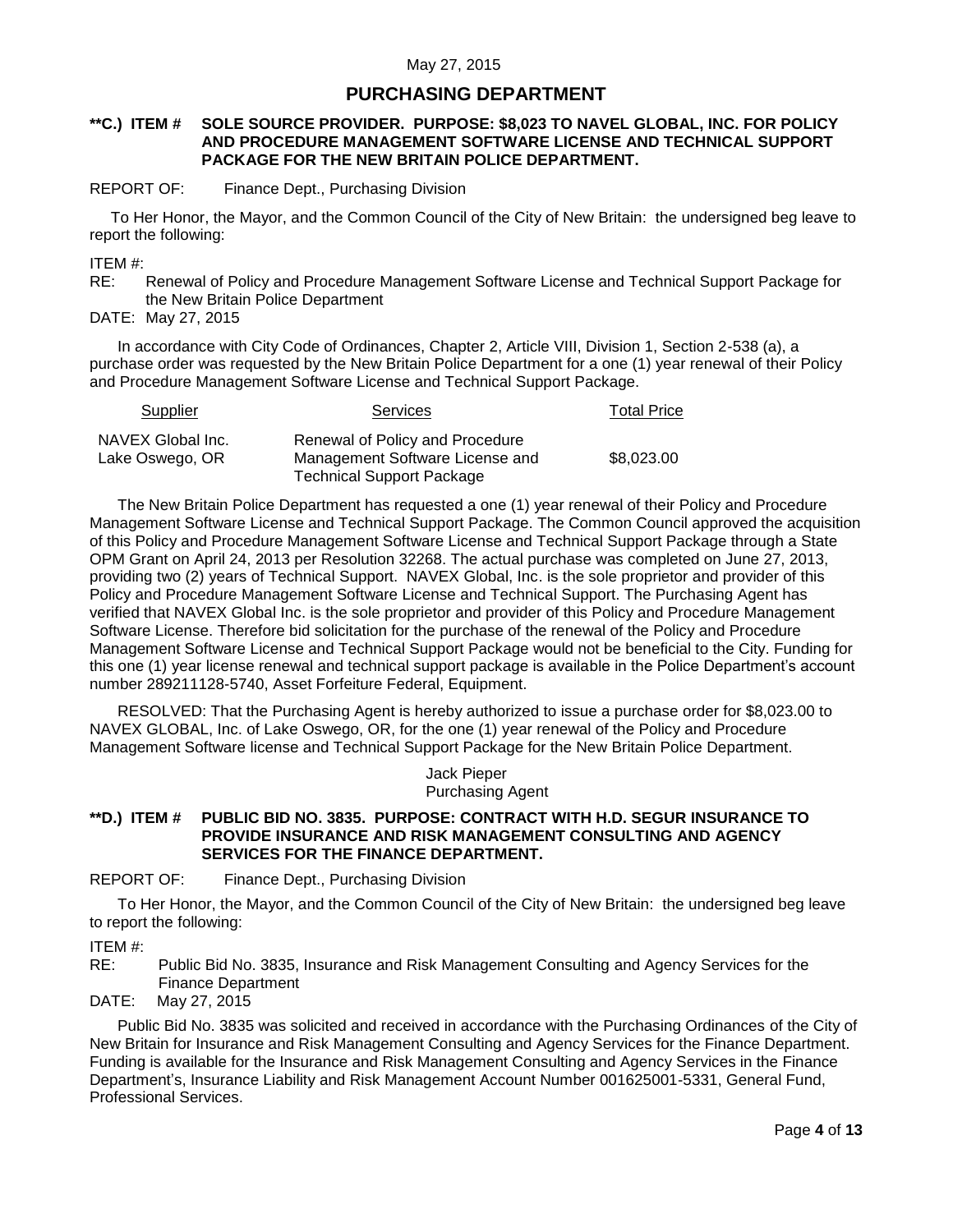Invitations to bid were solicited and the bid was duly advertised in the New Britain Herald Newspaper, the City and State of Connecticut's Department of Administration Services websites and mailed to seventeen (17) Insurance and Risk Management Agencies and Consulting Companies. The Purchasing Agent did not receive any letters from the Insurance and Risk Management Agencies and Consulting Companies on the mailing list who indicated that they could not respond to the bid request. The responses were received as per the attached.

The bids were reviewed for conformance with specifications by Purchasing Agent and Finance Director. H.D. Segur Insurance has been providing these services to the City since 1994. They also provide this service to other Connecticut Municipalities. H.D. Segur Insurance submitted an annual bid pricing that was lower than their current annual fees of \$35,000.04 that they are charging the City now. Therefore, the Finance Director is recommending that the bid be awarded to H.D. Segur Insurance of Cheshire, CT who was the lowest bidder and met all of the bid specifications for these services.

RESOLVED: That the Purchasing Agent is hereby authorized to enter into a contract with H.D. Segur Insurance of Cheshire, CT to provide Insurance and Risk Management Consulting and Agency services for an annual price of \$30,000.00 for the period effective from July 1, 2015 to June 30, 2016, \$32,500.00 for a period effective from July 1, 2016 to June 30, 2017 and \$35,000.00 for a period effective from July 1, 2017 to June 30, 2018 with the option for an extension of two, one (1) year additions if approved and agreed upon by the Finance Director per the terms and specifications of Public Bid No. 3835.

Jack Pieper Purchasing Agent

#### **\*\*E.) ITEM # PUBLIC BID NO. 3837. PURPOSE: CONTRACT WITH CALAMARI RECYCLING COMPANY FOR THE SALE OF SCRAP METAL FOR A FIXED PRICE OF \$140.00 PER TON FROM MAY 30, 2015 TO MAY 29, 2016 WITH A ONE YEAR ADDITIONAL OPTION.**

#### REPORT OF: Finance Dept., Purchasing Division

To Her Honor, the Mayor, and the Common Council of the City of New Britain: the undersigned beg leave to report the following:

ITEM #:

RE: Public Bid No. 3837, Sale of Scrap Metal for the Public Works Department, from the New Britain Residential Recycling Center

#### DATE: May 27, 2015

Public Bid No. 3783 was solicited and received in accordance with the Purchasing Ordinances of the City of New Britain for the Sale of Scrap Metal from the New Britain Residential Recycling Center for the Public Works Department. Funds received from the sale of this scrap metal will be placed in the Public Works' account number, 001315004-4447, General Fund Revenue, Metal Recycle.

Invitations to bid were solicited and the bid was duly advertised in the New Britain Herald Newspaper, the City and State of Connecticut's Department of Administration Services websites and mailed to twenty (20) Scrap Metal Recycling Companies. The Purchasing Agent did not receive any letters from Scrap Metal Recycling Companies who were on the mailing list indicating they could not provide a response to the bid request. Responses were received as attached.

The bids were reviewed for conformance with specifications by the Public Works Administration and Purchasing Agent. Three (3) Scrap Metal Recycling Companies, Chase Waste Materials Corporation of New Haven, CT, Continental Scrap Metal LLC of Wolcott, CT and Calamari Recycling Company, Inc. of Essex, CT submitted the same price per ton for Option 2, providing a container at the City's Recycling Center and picking up the container when full. The Public Works Department has been utilizing this option in the past. Calamari Recycling Company, Inc. was awarded the bid and purchased scrap metal from the Public Works Department prior to 2009. They were a dependable and reliable company. Therefore, the Public Works Director has recommended awarding the bid to Calamari Recycling Company, Inc. of Essex, CT.

RESOLVED: That the Purchasing Agent is hereby authorized to enter into a contract with Calamari Recycling Company of Essex, CT for the sale of Scrap Metal to be picked up at the City's Residential Recycling Center, Option 2, for a fixed price of \$140.00 per ton effective from May 30, 2015 to May 29, 2016 with an option to extend the contract for one (1) additional year if pricing is approved and agreed upon by the Public Works Administration per the terms and specifications of Public Bid No. 3837.

Jack Pieper Purchasing Agent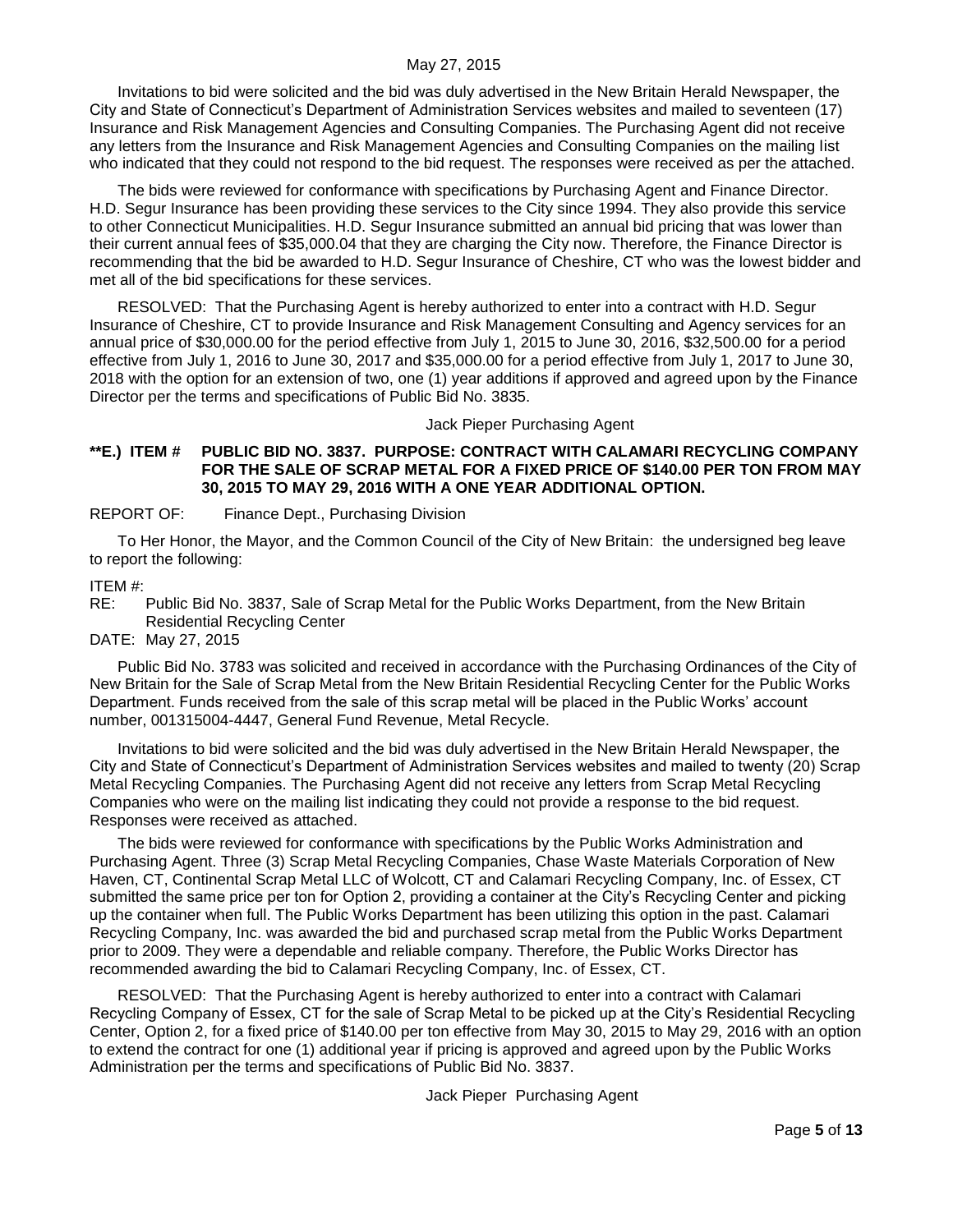#### **\*\*F.) ITEM # MONTHLY PURCHASING REPORT. PURPOSE: PURCHASING REPORT FOR BID THRESHOLD ITEMS.**

REPORT OF: Finance Dept., Purchasing Div.

To Her Honor, the Mayor, and the Common Council of the City of New Britain: the undersigned beg leave to report the following:

ITEM #:

RE: Purchasing report for bid threshold items DATE: May 27, 2015

In accordance with the New Britain Code of Ordinances, Section 2-566, a monthly report of purchases between \$500 and \$7,500 shall be provided to the Common Council. The report shall include a detailed description of items or services purchased, name of vendor, owner of business and dollar amount spent on each individual purchase as well as the aggregate total of spend to date for the fiscal year.

The Finance Department, Purchasing Division has provided an electronic list of purchases for the Month of May 2015. This document is available in the Council office for review by Council members.

Acceptance and adoption is respectfully requested.

Jack Pieper Purchasing Agent

## **TAX DEPARTMENT**

### **\*\*G.) ITEM # TAX ABATEMENTS, CORRECTIONS AND REFUNDS**

REPORT OF: Tax Collector

To Her Honor, the Mayor, and the Common Council of the City of New Britain: the undersigned beg leave to report the following:

ITEM #:

RE: Tax Abatements, Corrections and Refunds

The Collector of Taxes has referred a list of tax abatements, corrections and refunds. Acceptance and adoption is respectfully recommended.

> Cheryl S. Blogoslawski Tax Collector

# **REPORTS RETURNED FROM COMMITTEE HUD GRANTS COMMITTEE**

### **\*\*H.) 33116 RECOMMENDATION FOR RESOLUTION 33116. PURPOSE: 2015-2019 CONSOLIDATED PLAN FOR HUD PROGRAMS AND 2015 ANNUAL CONSOLIDATED PLAN FOR HUD PROGRAMS.**

REPORT OF: HUD GRANTS COMMITTEE

To Her Honor, the Mayor, and the Common Council of the City of New Britain: the undersigned beg leave to report the following:

ITEM #: 33116 RE:

The HUD Grants Committee of the Common Council at a regular meeting held on Wednesday evening, May 13, 2015, at 8:00 PM in the Council Chambers, to which was referred the matter of resolution #33116 – 2015- 2019 Consolidated Plan for HUD Programs and 2015 Annual Consolidated Plan for HUD Programs, voted to accept as amended and recommend that the following resolution be referred back to the Common Council with a neutral recommendation.

> Alderwoman Suzanne Bielinski President Pro Tempore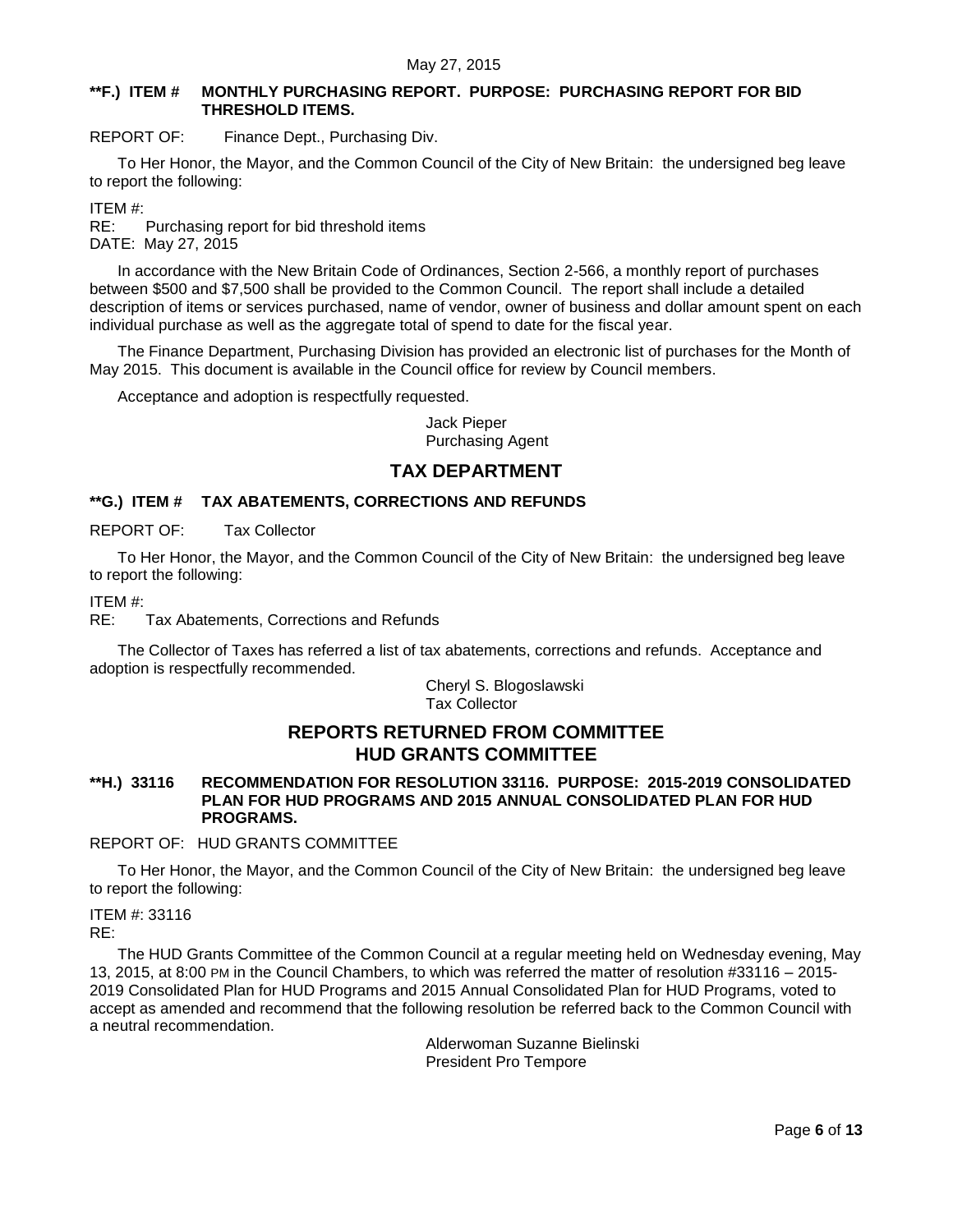# **RESOLUTIONS RETURNED FROM COMMITTEE**

### **1.) 33116 2015-2019 CONSOLIDATED PLAN FOR HUD PROGRAMS AND 2015 ANNUAL CONSOLIDATED PLAN FOR HUD PROGRAMS. J. GIANTONIO, E. SANCHEZ**

### Item #33116 RE: CONSOLIDATED PLAN FOR HUD PROGRAMS

To Her Honor, the Mayor, and the Common Council of the City of New Britain: the undersigned beg leave to recommend the adoption of the following:

WHEREAS, as required by the U. S. Department of Housing and Urban Development (HUD), the Consolidated Plan is a planning and application document that must be prepared by cities every five years and contain a needs assessment and strategic plan to pursue the HUD goals of developing viable communities, providing decent housing and suitable living environments, and to expand economic opportunities principally for low-and moderate-income persons; and

WHEREAS, in order to receive Fiscal Year 2015 funds from HUD under the Community Development Block Grant and HOME Program, the City of New Britain is required to prepare an Annual Plan that is consistent with the 2015-2019 Consolidated Plan for HUD Programs; and

WHEREAS, a Public Hearing of the Common Council HUD Grants Committee was held on April 23, 2015, in order to obtain the views of citizens on housing and community development needs and priorities and to provide citizens an opportunity to comment on the Proposed 2015-2019 Consolidated Plan and 2015 Annual Plan; and

WHEREAS, the Common Council HUD Grants Committee has reviewed requests for funding consideration under the Community Development Block Grant and HOME Program; and

WHEREAS, also during Fiscal Year 2015, the City anticipates receiving CDBG-generated income of \$35,000 through the Neighborhood Preservation Program and \$66,000 through the Business Assistance Program, and HOME program income of \$5,976 through the HOME Rehabilitation Program and \$132,000 through the Homeownership Program which will be used to support new projects under these programs; and

NOW, THEREFORE, BE IT RESOLVED, that the Common Council of the City of New Britain Grants Committee hereby adopts the 2015-2019 Consolidated Plan for HUD Programs and the 2015 Annual Consolidated Plan for HUD Programs; and

BE IT FURTHER RESOLVED, that the Mayor is hereby authorized to submit to the U. S. Department of Housing & Urban Development the 2015-2019 Consolidated Plan for HUD Programs and the 2015 Annual Consolidated Plan for HUD Programs, including certifications and descriptions as required by HUD, said submission to serve as the City's application for CDBG and HOME Program funds and to execute any agreements, revisions, rescissions or amendments thereto, as necessary for the City's receipt of CDBG and HOME funds.

> Alderman Jamie Giantonio Alderman Emmanuel Sanchez

# **NEW RESOLUTIONS**

### **2.) ITEM # BUDGET APPROPRIATION – POLICE DEPARTMENT. PURPOSE: \$8,800 FEDERAL DOLLARS FOR CLICK IT OR TICKET PROGRAM. S. BIELINSKI, C. CARLOZZI, JR., W. PABON, E. SANCHEZ, R. SMEDLEY**

Item # RE: Budget Appropriation – Police Dept.

To Her Honor, the Mayor, and the Common Council of the City of New Britain: the undersigned beg leave to recommend the adoption of the following:

WHEREAS, the Connecticut Department of Transportation's Division of Highway Safety has made available Federal highway safety funds for overtime to the Click It or Ticket program to support seat belt law enforcement efforts during the annual Memorial Day Holiday Weekend, and

WHEREAS, law enforcement agencies from coast-to-coast join forces to increase the national seat belt usage rate, supported by national and local paid advertising and media campaigns aimed at raising awareness about the campaign, and THEREFORE BE IT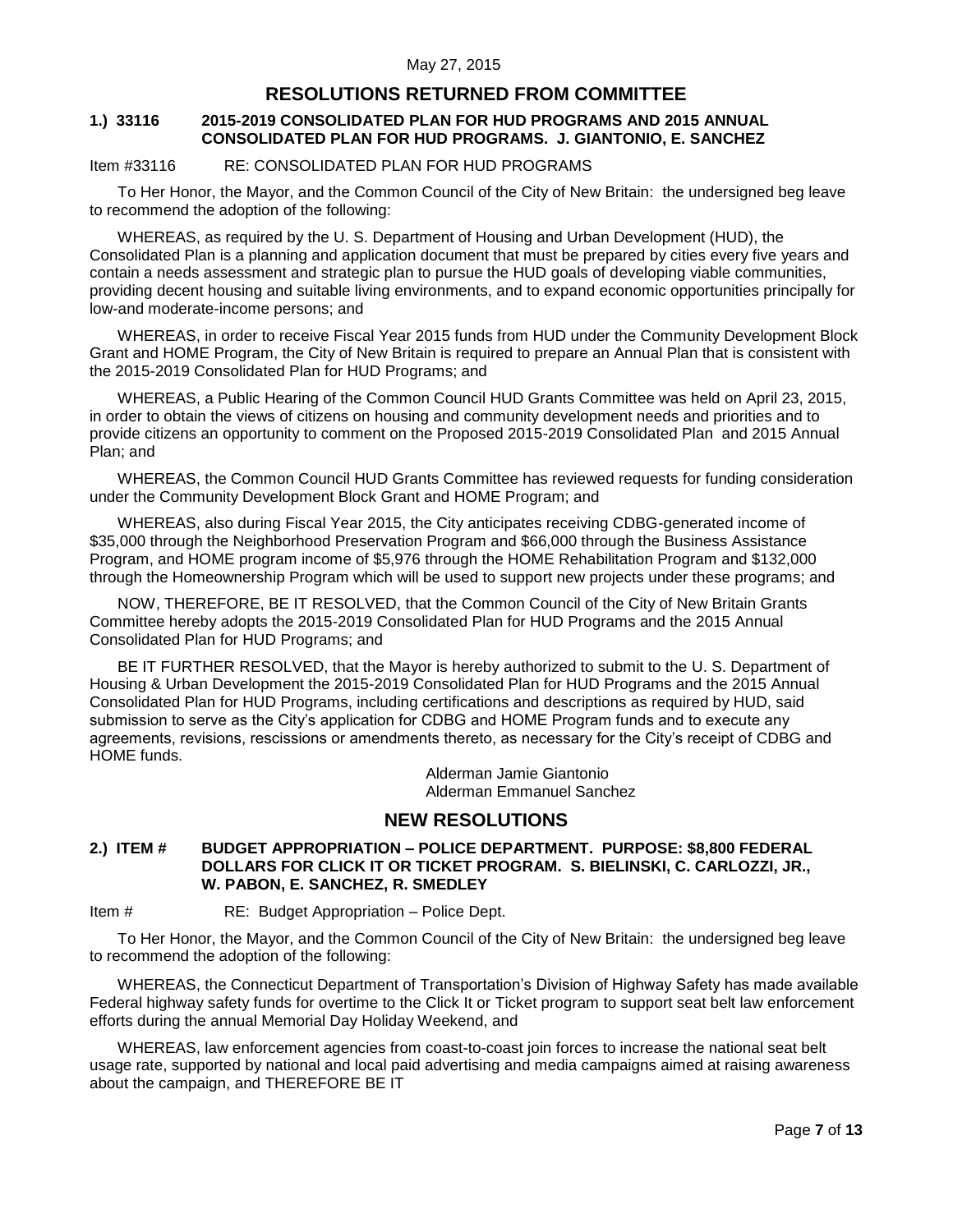RESOLVED, that Mayor Erin Stewart is authorized to execute all grant documents with the State of Connecticut DOT on behalf of the City of New Britain for the Click It or Ticket program in the sum of \$8,800 to provide Federal dollars for overtime to target those that choose to drive without seat belt restraints, thus making City streets safer.

Ald. Suzanne Bielinski - Police Liaison Ald. Carlo Carlozzi, Jr. - Police Liaison

Ald. Wilfredo Pabon - Police Liaison Ald. Emmanuel Sanchez - Police Liaison Ald. Robert Smedley - Police Liaison

#### **3.) ITEM # BUDGET APPROPRIATION – POLICE DEPARTMENT. PURPOSE: EDWARD BYRNE MEMORIAL JUSTICE ASSISTANCE GRANT FOR \$35,738. S. BIELINSKI, C. CARLOZZI, JR., W. PABON, E. SANCHEZ, R. SMEDLEY**

Item # RE: Budget Appropriation – Police Dept.

To Her Honor, the Mayor, and the Common Council of the City of New Britain: the undersigned beg leave to recommend the adoption of the following:

WHEREAS, the Bureau of Justice Assistance (BJA), has funding available under the Edward Byrne Memorial Justice Assistance Grant (JAG) Formula Program, and,

WHEREAS, these funds are to be used to investigate gang, gun and drug related crimes, direct additional officers to active crime locations in the community and support police public service outreach programs, and,

WHEREAS, there is no requirement for a cash match, and,

WHEREAS, these funds, in the amount of \$35,738, will be used as set forth in the budget listed below, THEREFORE, BE IT

RESOLVED, that Mayor Erin Stewart be granted permission to apply for a Justice Assistance Grant in the sum of \$35,738, as follows:

| Revenue:       |                            |            |
|----------------|----------------------------|------------|
| 269211155-4223 | <b>Federal Revenue</b>     | \$35,738   |
| Expenditures:  |                            |            |
| 269211155-5122 | OT- Gun Violence/Hot Spots | \$17,738   |
| 269211155-5122 | OT- Community Outreach     | 7,000<br>S |
| 269211155-5814 | <b>Police Explorers</b>    | 6,000<br>S |
| 269211155-5813 | Police Athletic League     | 5,000      |
|                | <b>Total Expenditures</b>  | \$35,738   |

Ald. Suzanne Bielinski - Police Liaison Ald. Carlo Carlozzi, Jr. - Police Liaison

Ald. Wilfredo Pabon - Police Liaison Ald. Emmanuel Sanchez - Police Liaison Ald. Robert Smedley - Police Liaison

### **4.) ITEM # EMERGENCY MANAGEMENT AND HOMELAND SECURITY. PURPOSE: APPROVAL OF ALLOCATION FUNDING FOR GRANT FUNDS. S. BIELINSKI, J. GIANTONIO**

Item # RE:

To Her Honor, the Mayor, and the Common Council of the City of New Britain: the undersigned beg leave to recommend the adoption of the following:

WHEREAS, the Connecticut Department of Emergency Management and Homeland Security (DEMHS) is the designated recipient and State Administrative Agency (SAA) of the United States Department of Homeland Security for the State Homeland Security Grant Program (SHSGP), including the following programs: Metropolitan Medical Response System (MMRS) and Citizen Corps Program (CCP); and

WHEREAS, the Emergency Management and Homeland Security Coordinating Council has approved the allocation formula for grant funds available under such programs as the SHSGP, MMRS and CCP; and

WHEREAS, DEMHS is retaining pass-through funds from SHSGP Grant on behalf of local units of government, for the following six regional set-aside projects designed to benefit the state's municipalities:

a. Expanded Regional Collaboration;

b. Connecticut Intelligence/Fusion Center/Critical Infrastructure;

c. CBRNE Detection/IED Attack Deterrence;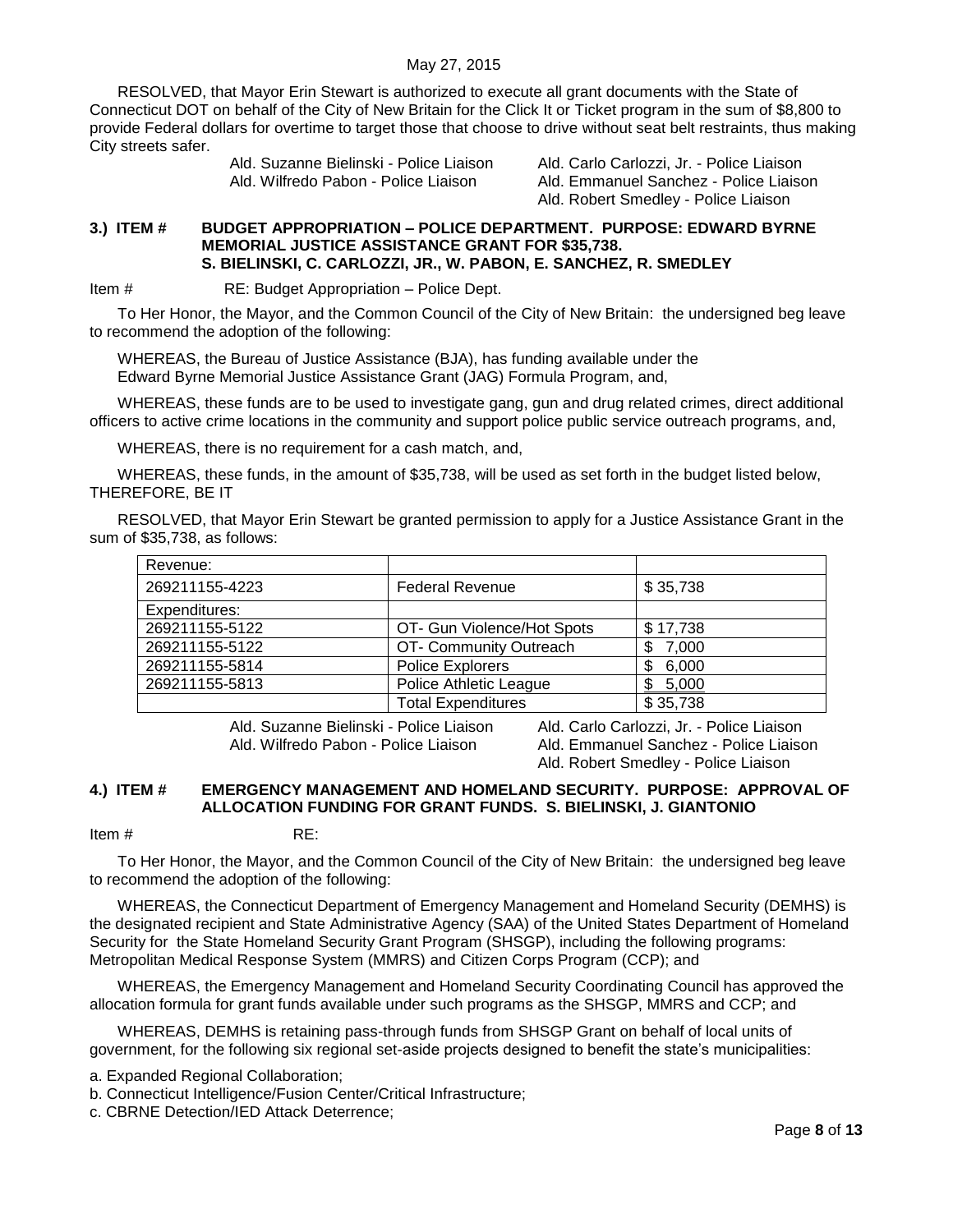d. Medical Preparation and Response;

- e. NIMS/ICS Training and Exercise
- f. Metropolitan Medical Response System; and
- g. Citizens Corps Program

WHEREAS, DEMHS – in coordination and cooperation with the municipalities located within DEMHS Region 3, including New Britain – has created, and established bylaws for the Region 3 Regional Emergency Planning Team (REPT), a multi-disciplinary, multi-jurisdictional regional group to facilitate planning and resource coordination within DEMHS Region 3; and

WHEREAS, the City of New Britain also agrees to allow CRCOG to provide financial and programmatic oversight of the regional allocation not included in the six regional set-aside projects; and

WHEREAS, such funds will be applied to specific projects developed and approved by the Region 3 REPT and DEMHS. New Britain also agrees to allow CRCOG to provide financial and programmatic oversight of the allocations targeted for municipalities in DEMHS Region 3; and

WHEREAS, the Region 3 REPT has been established to foster regional collaboration and mutual aid through, among other things, collaborative plan development, resource sharing and coordination; and

WHEREAS, CRCOG has agreed to operate as the fiscal agent for the federal SHSGP grants awarded to DEMHS Region 3; and

RESOLVED; that the City of New Britain Common Council may enter into with and deliver to the State of Connecticut Department of Emergency Management and Homeland Security any and all documents which it deems to be necessary or appropriate; and BE IT FURTHER

RESOLVED; that Erin E. Stewart, Mayor of the City of New Britain, is authorized and directed to execute and deliver any and all documents on behalf of the City of New Britain Common Council and to do and perform all acts and things which she/he deems to be necessary or appropriate to carry out the terms of such documents, including, but not limited to, executing and delivering all agreements and documents contemplated by such agreements.

> Alderwoman Suzanne Bielinski Alderman Jamie Giantonio

### **5.) ITEM # BUDGET APPROPRIATION. PURPOSE: INSTALLATION OF THREE ELECTRIC VEHICLE CHARGING STATIONS.**

### **C. CARLOZZI, JR., E. MAGNUSZEWSKI, E. SANCHEZ, D. NAPLES**

Item # RE: Budget Appropriation for Electric Vehicle Charging Station Projects

To Her Honor, the Mayor, and the Common Council of the City of New Britain: the undersigned beg leave to recommend the adoption of the following:

WHEREAS, the City of New Britain has been selected to receive funds from the State of Connecticut Department of Energy and Environmental Protection (DEEP) for the Municipal & State Agency Electric Vehicle (EV) Charging Station Reimbursement Program which will reimburse up to \$10,000 each for three EV charging station projects;

WHEREAS, the City of New Britain has also been selected to receive funds from Eversource (formerly Northeast Utilities) for the Bright Ideas Grant (BIG), which will reimburse the City up to \$15,000 for the installation of EV charging stations;

WHEREAS, three EV charging station sites have been identified and approved for funding by DEEP:

- Site 1 Szcesny Parking Garage
- Site 2 Blogoslawski Parking Garage
- Site 3 Surface parking lot on Main Street (behind the new Police Station)

WHEREAS, installation of the EV charging stations will utilize the allotted DEEP and Eversource Funding;

THEREFORE, BE IT RESOLVED, that a budget appropriation be made as follows: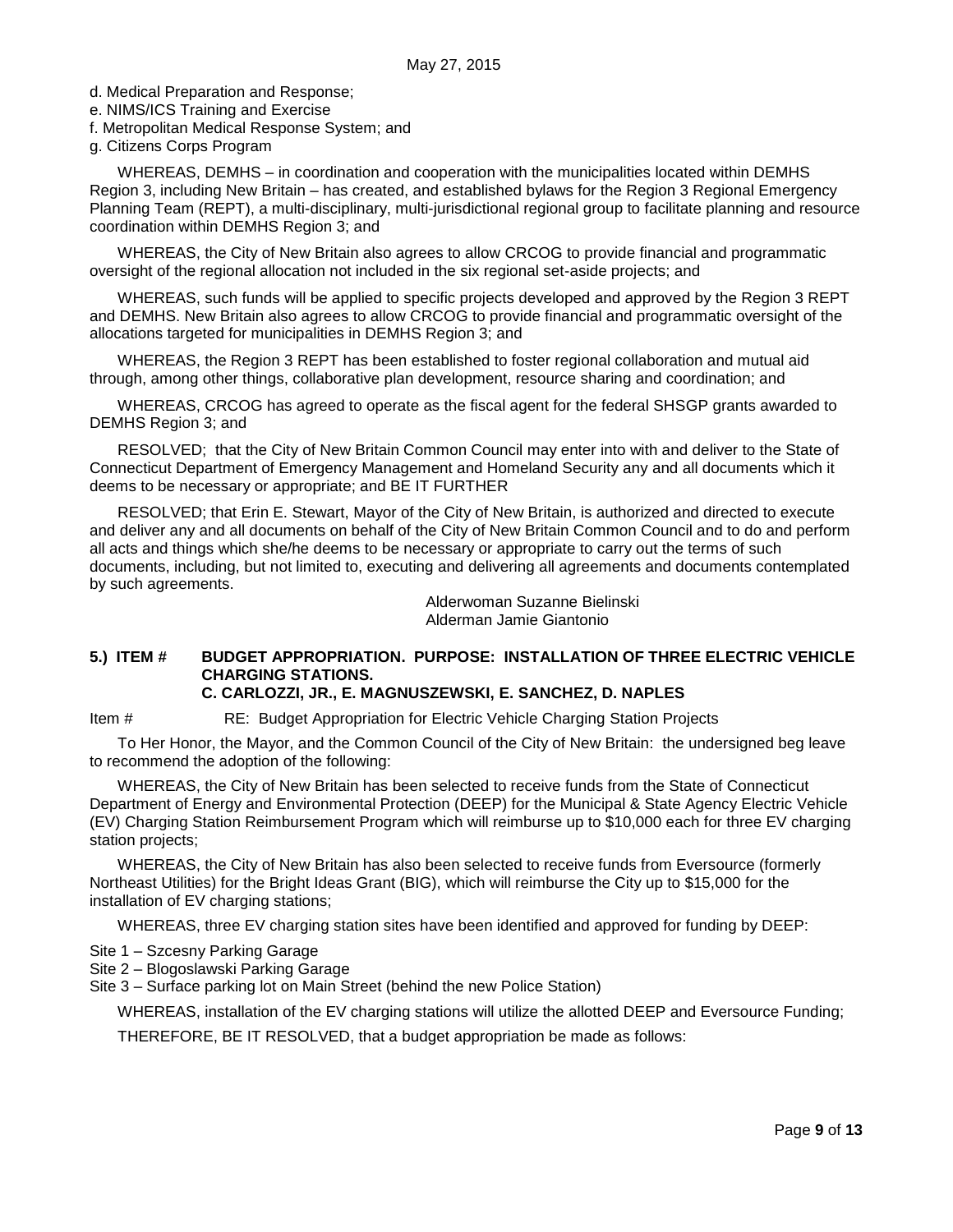| Increase Expenditures: |                                                |          |
|------------------------|------------------------------------------------|----------|
| 255315014-5454         | <b>Construction Contracts</b>                  | \$45,000 |
| Increase Revenues:     |                                                |          |
| 255315014-4222         | State of Connecticut – Deep                    | \$30,000 |
| 255315014-4232         | <b>Grants &amp; Contributions - Eversource</b> | \$15,000 |

Alderman Carlo Carlozzi, Jr. Alderwoman Eva Magnuszewski Alderman Emmanuel Sanchez Alderman Don Naples

### **6.) ITEM # NEW BRITAIN SENIOR CENTER. PURPOSE: COMMUNITY BASED DENTAL CLEANINGS AND ORAL CANCER SCREENINGS TO LOW INCOME SENIORS. A. PLATOSZ**

Item # RE: Health and Building Services Department

To Her Honor, the Mayor, and the Common Council of the City of New Britain: the undersigned beg leave to recommend the adoption of the following:

Program Objective: To provide community based dental cleanings and oral cancer screenings to low income seniors in New Britain, whom otherwise may not receive these services. Dental cleanings and oral cancer screenings will be held periodically at the New Britain Senior Center. Dental Hygienists from Community Health Center will be providing the service.

Local Program Operation Department: Health, under the supervision of the Director.

WHEREAS; research has shown that periodontal disease is associated with chronic disease and access to regular dental care is often difficult for older adults. Seniors living on fixed incomes often have no dental insurance and the cost of preventative care makes it out of reach for many of our low income seniors. The Mayor is committed to providing education and prevention activities for City seniors.

WHEREAS; the Community Health Center is highly qualified to provide said services and will provide such services at the cost of \$30 per cleaning,

WHEREAS; funding for this service is available within the General Fund account #001522004-5811 General Fund Contributions to Outside Agencies,

THEREFORE, BE IT RESOLVED, that the Mayor is authorized to sign any necessary and appropriate agreements with Community Health Center Inc. to make these services available for said program.

Alderman Adam Platosz

### **7.) ITEM # NEW BRITAIN DOWNTOWN DISTRICT. PURPOSE: ADDITIONAL LEVY OF 4.2 MILLS FOR THE MUNICIPAL FISCAL YEAR BEGINNING JULY 1, 2015. W. PABON**

Item # RE:

To Her Honor, the Mayor, and the Common Council of the City of New Britain: the undersigned beg leave to recommend the adoption of the following:

WHEREAS; the New Britain Downtown District was created in 1983 by majority vote of the property owners within the district in accordance with a resolution of the Common Council of the City of New Britain, and as amended by a resolution; and

WHEREAS; by requirement of Chapter of the Connecticut General Statutes and of Section VI, paragraph 1 (a) of the Ordinances establishing the district, the district budget as approved by a general meeting of property owners in the district is to be submitted to the City Treasurer, and a levy upon taxable interests in real property in the district is to be recommended to the Common Council; and

WHEREAS; at a general meeting of district property owners held on May 19, 2015 the attached budget was approved for submission to the City Treasurer; and

WHEREAS; the property owners approved a levy upon taxable interests of 4.2 mills for the municipal fiscal year beginning July 1, 2015, NOW, THEREFORE, BE IT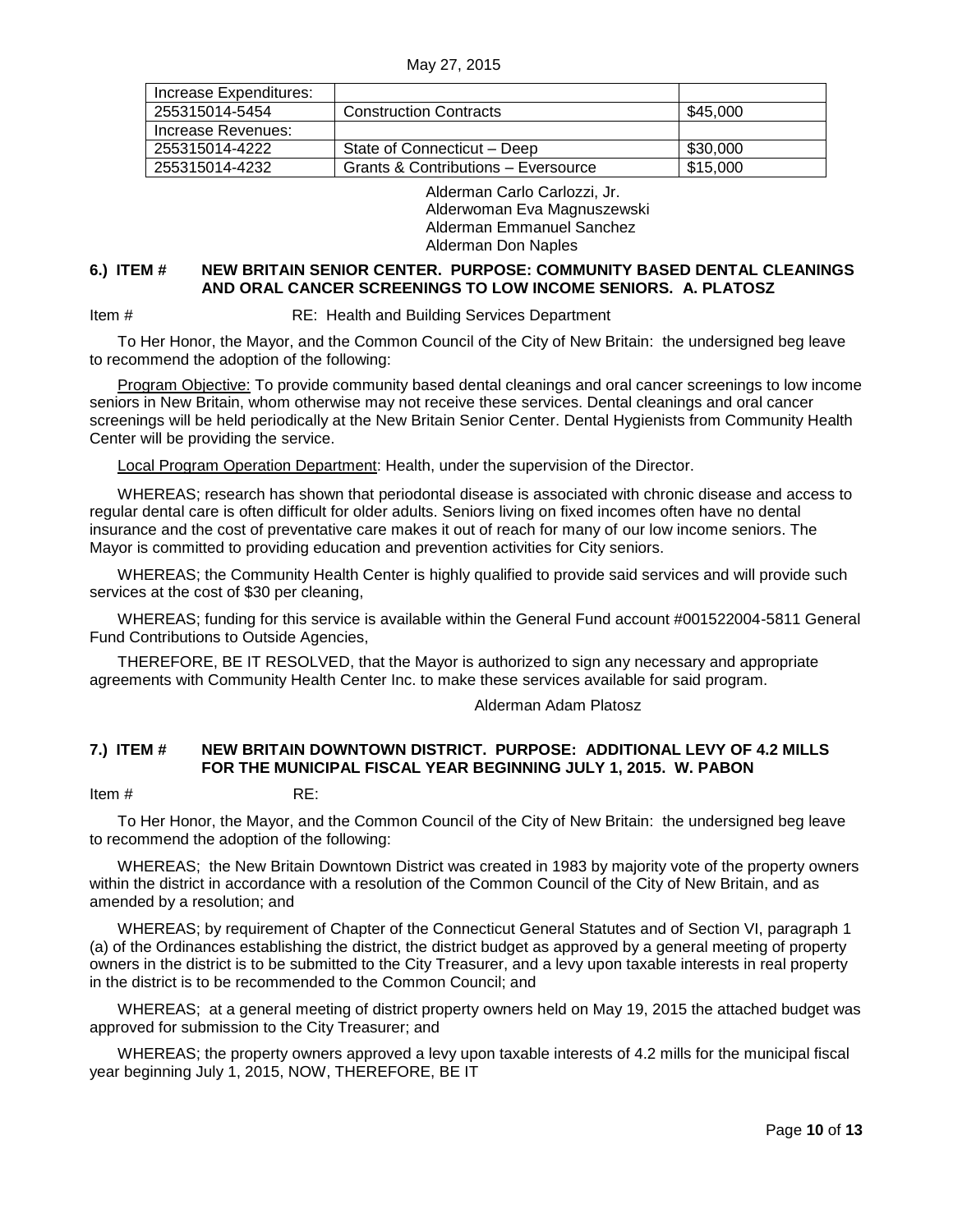RESOLVED; that the Common Council of the City of New Britain acknowledges receipt of the budget for the New Britain Downtown District for the fiscal year beginning July 1, 2015 and ending on June 30, 2016, as approved by a majority of the property owners of this municipal special services district established within the boundaries of the City of New Britain; and BE IT FURTHER

RESOLVED; that in accordance with Section 7-339r(d) of the Connecticut General Statutes, the Common Council shall impose the recommended levy of 4.2 mills for the municipal fiscal year beginning July 1, 2015, on the taxable interest in real property in such district, as described in Section III, paragraph 1 of the ordinance establishing the district, and such levy shall be in addition to the regular municipal levy for the benefit of the district.

#### Alderman Wilfred Pabon

### **8.) ITEM # CODE OF ORDINANCES SEC. 3-8 AND 3-11. PURPOSE: PROPOSED AMENDMENT REGARDING SIGNS ON PUBLIC PROPERTY. D. NAPLES**

Item # RE:

To Her Honor, the Mayor, and the Common Council of the City of New Britain: the undersigned beg leave to recommend the adoption of the following:

Resolution Summary: INTENT AND PURPOSE. To amend Sections 3-8 and 3-11 of the Code of Ordinances regarding signs on public property.

BE IT ORDAINED BY THE COMMON COUNCIL OF THE CITY OF NEW BRITAIN that Chapter 3, Sections 3-8 and 3-11 of the Code of Ordinances, City of New Britain, be amended as follows (inserted text appears in underline; deleted text appears in strikethrough; new sections begin with the word [new]):

Sec. 3-8. Posting notices prohibited.

No person shall post or affix any notice, poster or other paper or device, calculated to attract the attention of the public, to any lamp post, public utility pole or shade tree, or upon any public structure or building, except as may be authorized or required by law. The only exception is that a notice of tag sale is permitted provided that the notice shall not exceed four square feet of area in size and cannot be posted prior to forty-eight (48) hours before the sale and must be removed no later than forty-eight (48) hours after the sale. Failure to comply with this section shall subject the holder of the tag sale to the penalties set forth in Section 3-11.

Sec. 3-11. Signs on public property.

(a) No person shall paint, mark or write on, or post or otherwise affix, any hand-bill or sign to or upon any public property, public right-of-way, park, sidewalk, crosswalk, curb, curbstone, street lamp post, hydrant, tree, shrub, tree stake or guard, railroad trestle, electric light or power or telephone or telegraph or trolley, wire pole, or wire appurtenance thereof or upon any fixture of the fire alarm or police telegraph system or upon any lighting system, public bridge, drinking fountain, street sign or traffic sign. Exceptions to the above shall be limited to the following: 1) Political signs advertising an individual for elective office or a question/referendum on the ballot may be placed at polling places only on the day of an election, primary or special election. Such political signs must be held or placed in the ground, no larger than 3 feet by 3 feet and placed beyond the 75 foot marker as placed by the Registrar of Voters or election poll moderators. Such signs shall be permitted to stay for the duration of that day's voting.

(b) Any hand-bill or sign found posted, or otherwise affixed contrary to the provisions of this section may be removed by the New Britain department of public works, or its designee. The person, entity, organization or company identified in the contact information on the hand-bill or sign posting responsible for any such illegal posting shall be liable for the cost incurred in the removal thereof and the department of public works, or its designee, is authorized to effect the collection of said cost. to pay a fine of ninety-nine dollars (\$99.00) for each hand-bill or sign posting.

(c) Nothing in this section shall apply to the installation of a metal plaque or plate or individual letters or figures in a sidewalk commemorating an historical, cultural, or artistic event, location or personality for which the department of public works has granted a written permit.

(d) Nothing in this section shall apply to the painting of house numbers upon curbs for purposes of identification.

Alderman Don Naples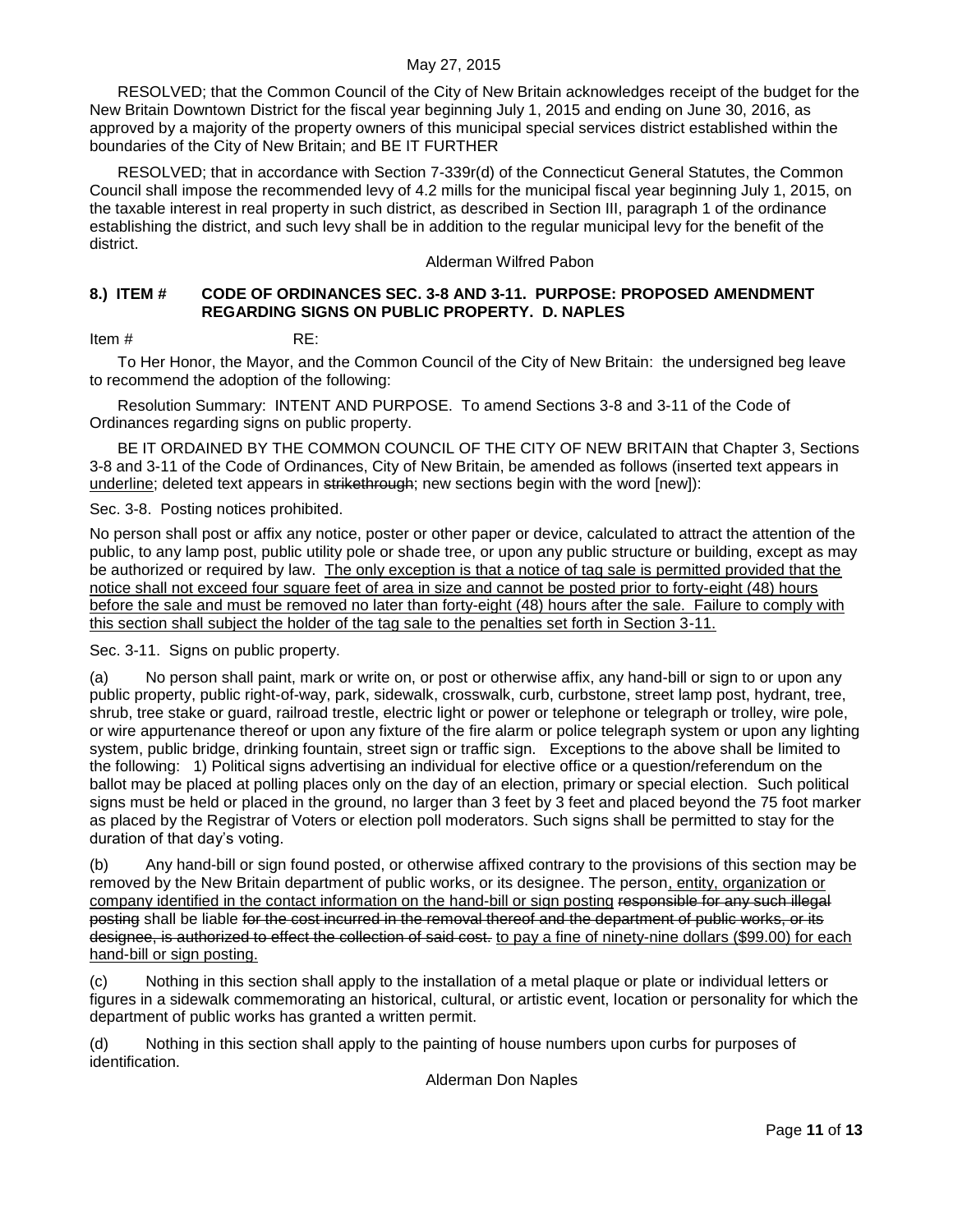#### **9.) ITEM # CODE OF ORDINANCES SEC. 13-90. PURPOSE: PROPOSED AMENDMENT TO ALLOW FOR AN OFF-CAMPUS HOUSING PERMIT PROCESS, AN ANNUAL PERMIT FEE AND TO INCREASE THE MAXIMUM NUMBER OF STUDENTS ALLOWED PER UNIT. D. NAPLES, D. SALERNO, R. SMEDLEY**

Item # RE:

To Her Honor, the Mayor, and the Common Council of the City of New Britain: the undersigned beg leave to recommend the adoption of the following:

Resolution Summary: INTENT AND PURPOSE:

To revise Section 13-90 of the Code of Ordinances to provide for the Common Council of the City of New Britain to allow for an Off-Campus Housing Permit process, an annual permit fee and to increase the maximum number of student renters allowed per unit.

BE IT ORDAINED BY THE COMMON COUNCIL OF THE CITY OF NEW BRITAIN that SECTION 13-90 of the Code of Ordinances, City of New Britain, be amended as follows: (inserted text appears in underline; deleted text appears in strikethrough; new sections begin with the word [new].

Sec. 13-90. Registration for rental dwelling/units; approval by colleges and universities for students' off-campus housing.Off-Campus Housing: Permits for residential rental dwellings/units used for university/college students

(a) Applicability of article provisions. The provisions of this section shall apply to the rental of any offcampus dwelling or unit by students undergraduate or graduate students enrolled in a college or university located within the City of New Britain.

(b) Definitions. The following words, terms and phrases, when used in this article, shall have the meanings ascribed to them in this section, except where the context clearly indicates a different meaning: Rental dwelling means any enclosed space for residential purposes which is wholly or partly used or intended to be used for student occupants who are paying rent therefor. A rental dwelling typically has its own street address.

Rental unit means any room or group of rooms located within a rental dwelling and forming a single habitable unit for living and sleeping by student occupants who are paying rent therefor.

(c) Registration. Off-Campus Housing Permit

(1) Required. No rental/dwelling rental dwelling/unit shall be let<sub>r</sub> or leased, or otherwise permitted to be occupied, in whole or in part, by students for residential and/or dwelling purposes unless and until the owner of record has applied for and received an Off-Campus Housing Permit from the City Health and Building Services Department. The Permit fee shall be one hundred dollars (\$100.00) per household rental dwelling/unit. Owneroccupied off-campus rentals are exempt from this requirement, provided that they limit the number of student tenants to one (1) per dwelling unit and provide one legal off-street parking space for each student tenant. registered such property with the city department of licenses, permits and inspections. A copy of each registration will be forwarded to the applicable college or university where the students are enrolled. The registration fee shall be twenty dollars (\$20.00) per household rental dwelling unit.

(2) Form. The Off-Campus Housing Permit application rental registration form shall indicate the tax assessor's plat and lot number, address of the rental dwelling/unit, the number of rental dwelling/units therein, the name and permanent mailing address of the record owner of record, as well as the name and telephone number of, the term of occupancy by the students a 24-hour contact person in Connecticut to resolve complaints, and the names and permanent legal addresses of each student. of the university or college where the students are enrolled.

(3) Inspection of Property. Applicants for Off-Campus Housing Permit shall allow inspection of the property by a representative of the City of New Britain prior to issuance of said permit, in accordance with City Ordinance Sec. 14-403. Inspections.

(3)(4) Filing date; term. On or before December 31August 1 of each year, the record owner of the rental dwelling/unit shall file a the completed rental registration Off-Campus Housing Permit application form with the City Health and Building Services Department. department of permits, licenses and inspections, which registration Off-Campus Housing Permits shall be valid for a one-year period from JanuarySeptember 1 of the